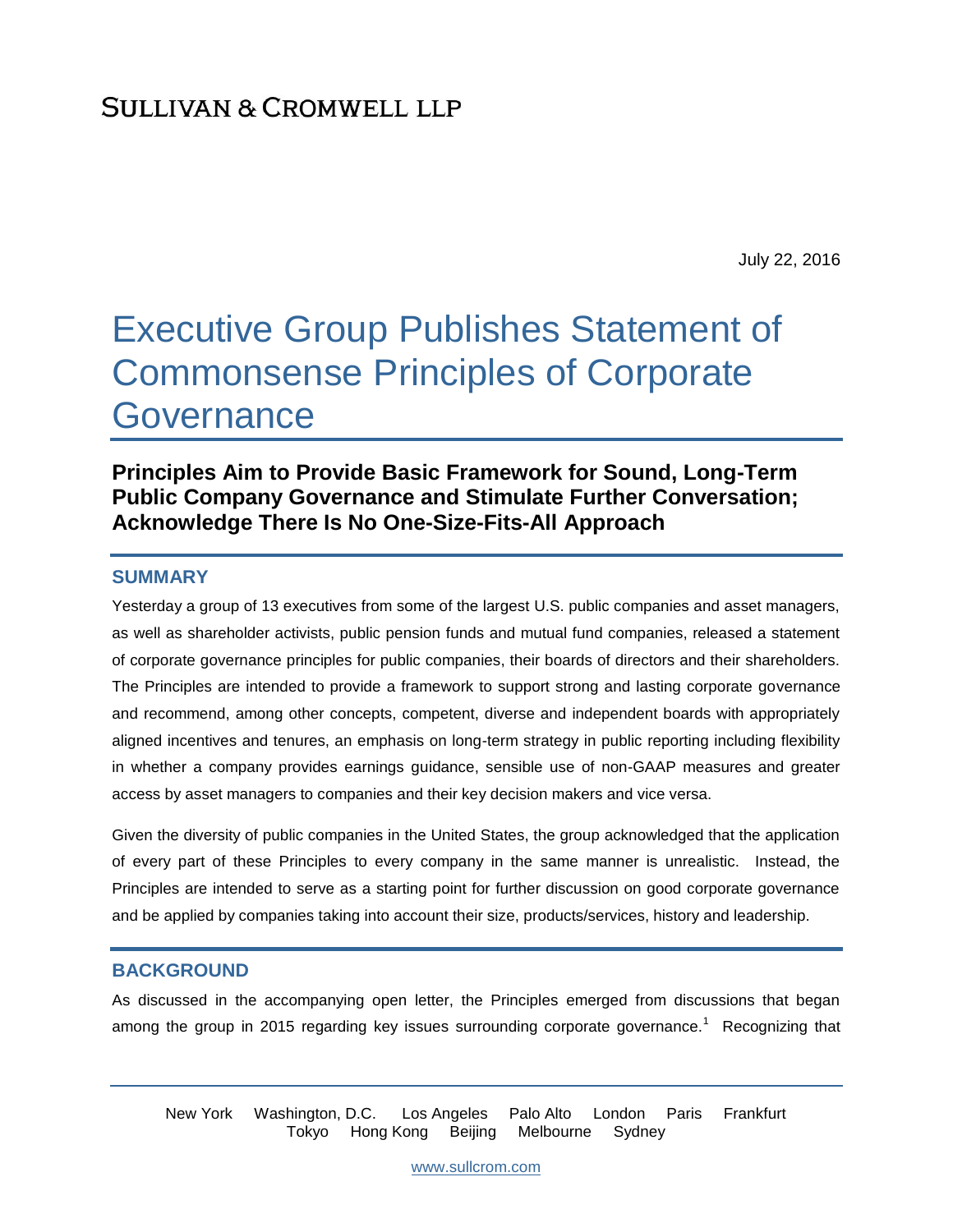"there has been wide disagreement on what [good corporate governance] actually means," the group sought to "reach some consensus on what we think works in the real world."

The group comprised the following executives: Tim Armour, CEO of Capital Group; Mary Barra, CEO of General Motors; Warren Buffett, CEO of Berkshire Hathaway; Jamie Dimon, CEO of JPMorgan Chase; Mary Erdoes, CEO of JPMorgan Asset Management; Larry Fink, CEO of BlackRock; Jeff Immelt, CEO of General Electric; Mark Machin, CEO of Canada Pension Plan Investment Board; Lowell McAdam, CEO of Verizon; Bill McNabb, CEO of Vanguard; Ronald O'Hanley, CEO of State Street Global Advisors; Brian Rogers, Chairman and CIO of T. Rowe Price; and Jeff Ubben, CEO of ValueAct Capital.

The resulting Principles are organized into eight main topics: (1) Board of Directors—Composition and Internal Governance; (2) Board of Directors' Responsibilities; (3) Shareholder Rights; (4) Public Reporting; (5) Board Leadership (Including the Lead Independent Director's Role); (6) Management Succession Planning; (7) Compensation of Management; and (8) Asset Managers' Role in Corporate Governance.

## **THE PRINCIPLES**

Many of the Principles reflect best practices widely adopted by large-cap companies, as well as state law, Securities Exchange Commission and stock exchange requirements. Some notable items addressed include:

- *Competent and diverse boards.* To encourage knowledgeable involvement and oversight in board matters, at least some directors should have professional experiences directly related to the company's business. Additionally, the board should be educated on the company and relevant industries, with input from outside experts and advisors if productive and appropriate. Finally, the Principles note that board membership and director candidate pools should comprise diverse skill sets, backgrounds and experiences. SEC Chairman Mary Jo White recently noted that the SEC would propose a rule to elicit more information about the diversity of board members.<sup>2</sup>
- *Appropriately aligned director compensation.* In order to better align director incentives with the long-term performance of the company, companies should consider paying as much as 50% or more of director compensation in stock, performance stock units or comparable equity-like instruments and requiring retention of a significant portion of directors' equity compensation for the duration of their tenures. It is not clear whether the Principles contemplate stock units whose value will vary based on the achievement of performance metrics (which would not be common for directors) or whether they contemplate the restricted stock units that are a common feature of contemporary director compensation programs in the United States.
- *Board refreshment.* Companies should consider both regular board refreshment and periodic rotation of board committee leadership roles to balance fresh perspectives and the benefits of continuity, experience and expertise. The Principles do not endorse specific term limits or retirement ages but emphasize that companies should clearly explain their approach on these topics (including any exceptions made) to shareholders (ordinarily in their proxy statements).
- *Director communications with shareholders.* Communication between a board and the company's shareholders is important; however, there are different ways to achieve appropriately robust communication. The Principles recommend that directors should only speak with the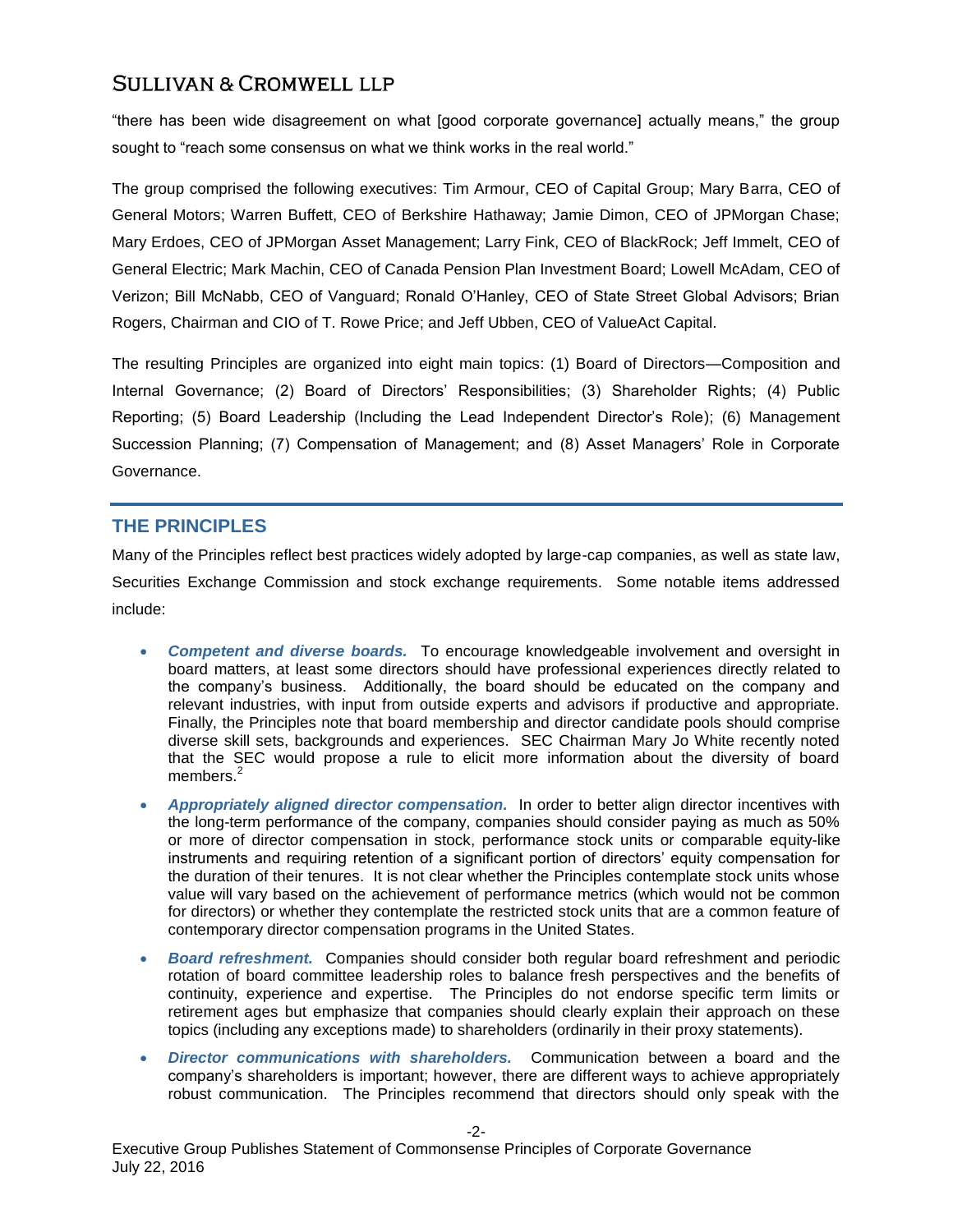media about the company if authorized by the board and in accordance with company policy. In light of some well publicized incidents, many companies have adopted formal confidentiality policies that apply to directors.

- *Focus on creating long-term shareholder value and managing significant risks.* Boards should focus attention on, among other areas, the creation of long-term shareholder value and an appropriate balance of risk (including reputational) and reward. The Principles suggest that boards avoid being "reflexively risk adverse."
- *Director access to management.* Directors should have unfettered access to management, as authorized and managed by the board, including individuals below the CEO's direct reports.
- *Audit committee focus***.** The Audit Committee's focus should include whether the preparation or disclosure of the company's financial statements would be materially different if the outside auditor were solely responsible for the preparation.
- *Differing approaches to proxy access depending on market capitalization.* The Principles do not take a position on proxy access but observe that larger companies with market capitalization of more than \$2 billion generally provide for a minimum 3% threshold of ownership for three years in order to nominate 20-25% of a company's board seats. The Principles seem to note favorably that smaller market-cap companies may adopt a higher ownership threshold (typically 5%).
- *Limited use of dual class voting.* Dual-class voting, in which a shareholder with a privileged category of shares has more voting power than a regular shareholder, is not a best practice and should be disfavored. The Principles recommend that companies with dual-class voting should consider specific sunset provisions based upon time or a triggering event in order to eliminate the practice.
- *Reasonable written consent and special meeting protections.* While written consent and special meeting provisions can be important tools to facilitate shareholder action, the use of these tools should require a reasonable minimum number of outstanding shares in order to prevent a small shareholder minority from abusing their rights or wasting corporate time and resources.
- *Suitable and realistic earnings guidance.* Companies should not feel obligated to provide earnings guidance and should consider whether providing such guidance is more harmful than beneficial. Any such guidance that is provided should be realistic. A public company should strategize for the long term, acting as though it were private, and explain to investors how material decisions and actions are consistent with that view.
- *Sensible use of non-GAAP measures.* The use of non-Generally Accepted Accounting Principles (GAAP) measures in company reports should not obscure GAAP results. As an example, the Principles state that *all* compensation, including equity compensation, should be reflected in any non-GAAP measurement of earnings in the same manner it is reflected in GAAP earnings.
- *Due consideration of leadership roles.* A board should consider and decide whether it is appropriate to separate or combine the chair and CEO roles and then explain clearly to shareholders (ordinarily in the proxy statement) the basis for its decision.
- *Appropriately aligned management incentives.* Companies should ensure that management's compensation plans have continuity over multiple years and are aligned with a company's longterm performance. The Principles endorse paying as much as 50% or more of senior management's compensation in stock, performance stock units or comparable equity-like instruments and state that, with properly designed performance hurdles, stock options may be appropriate, particularly for the CEO. Finally, the Principles state that companies should maintain clawback policies for both cash and equity compensation.
- *Flexibility and rationale behind compensation decisions.* Compensation should not be entirely formula based; instead, a company should be allowed to retain discretion to take into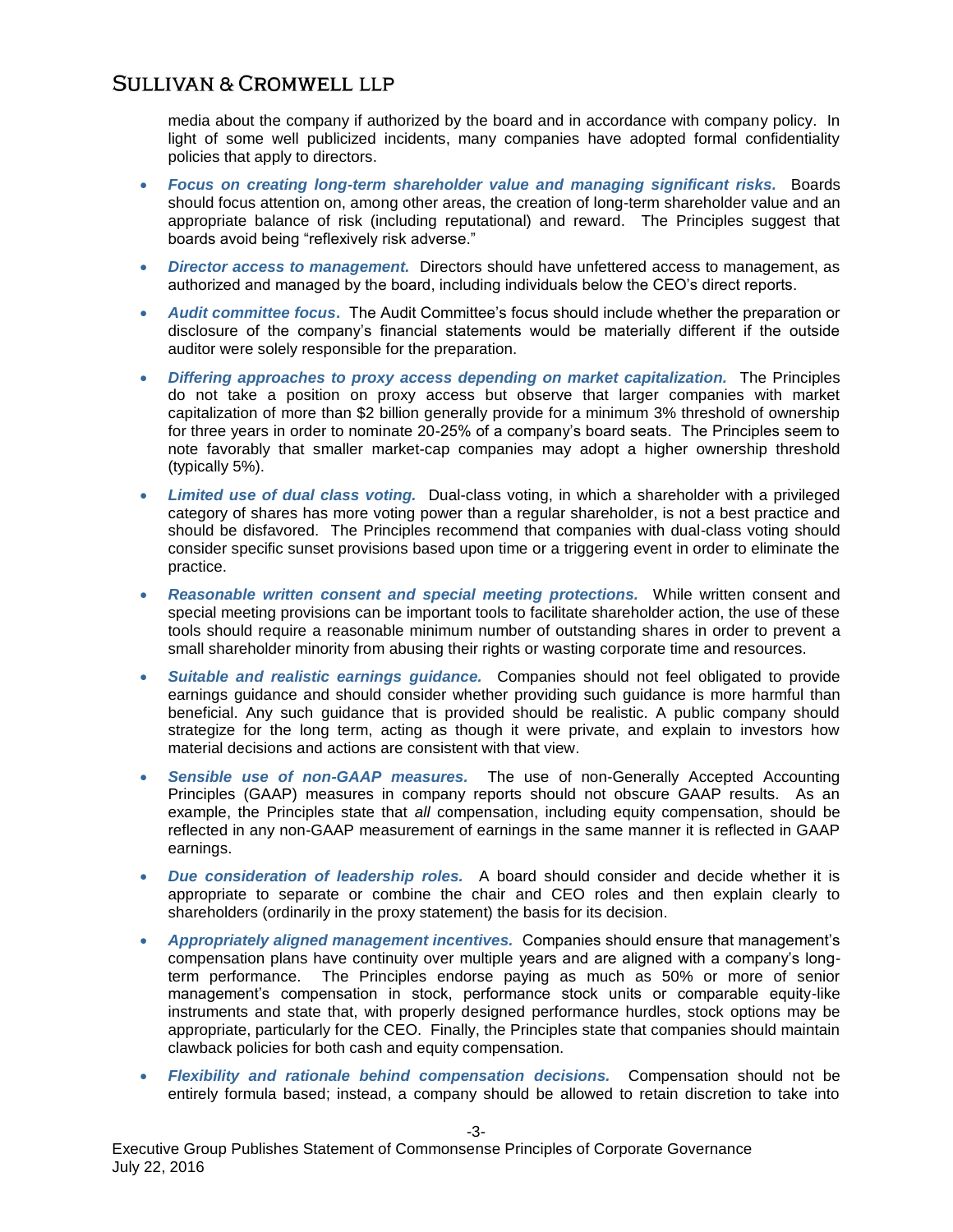account qualitative performance factors in its compensation decisions. At the same time, a company should be able to communicate exactly how those decisions align compensation with performance appropriately. Similarly, a company should evaluate large, special compensation awards carefully and be able to explain them clearly.

- *Communication between asset managers and companies.* To facilitate appropriate seniorlevel oversight by asset managers of proxy voting and corporate governance activities, asset managers should have access to the company, management and, in certain circumstances, the board. Correspondingly, a company should also be able to access the asset manager's decision makers on these issues. A constructive and proactive relationship between shareholders and their asset managers on the one hand and companies on the other is a laudable goal.
- *Independence of asset managers.* Although asset managers may rely on various sources to inform their decision-making processes, ultimately their votes should be independent and based on their own voting standards rather than relying too heavily on proxy advisors. Asset managers' proxy voting processes and standards should be made public and their engagement procedures should be clear.

\* \* \*

#### **ENDNOTES**

- 1 The Principles and open letter are available at [http://www.governanceprinciples.org/.](http://www.governanceprinciples.org/)
- <sup>2</sup> Chairman White's speech is available at [https://www.sec.gov/news/speech/chair-white-icgn](https://www.sec.gov/news/speech/chair-white-icgn-speech.html)[speech.html.](https://www.sec.gov/news/speech/chair-white-icgn-speech.html)

Copyright © Sullivan & Cromwell LLP 2016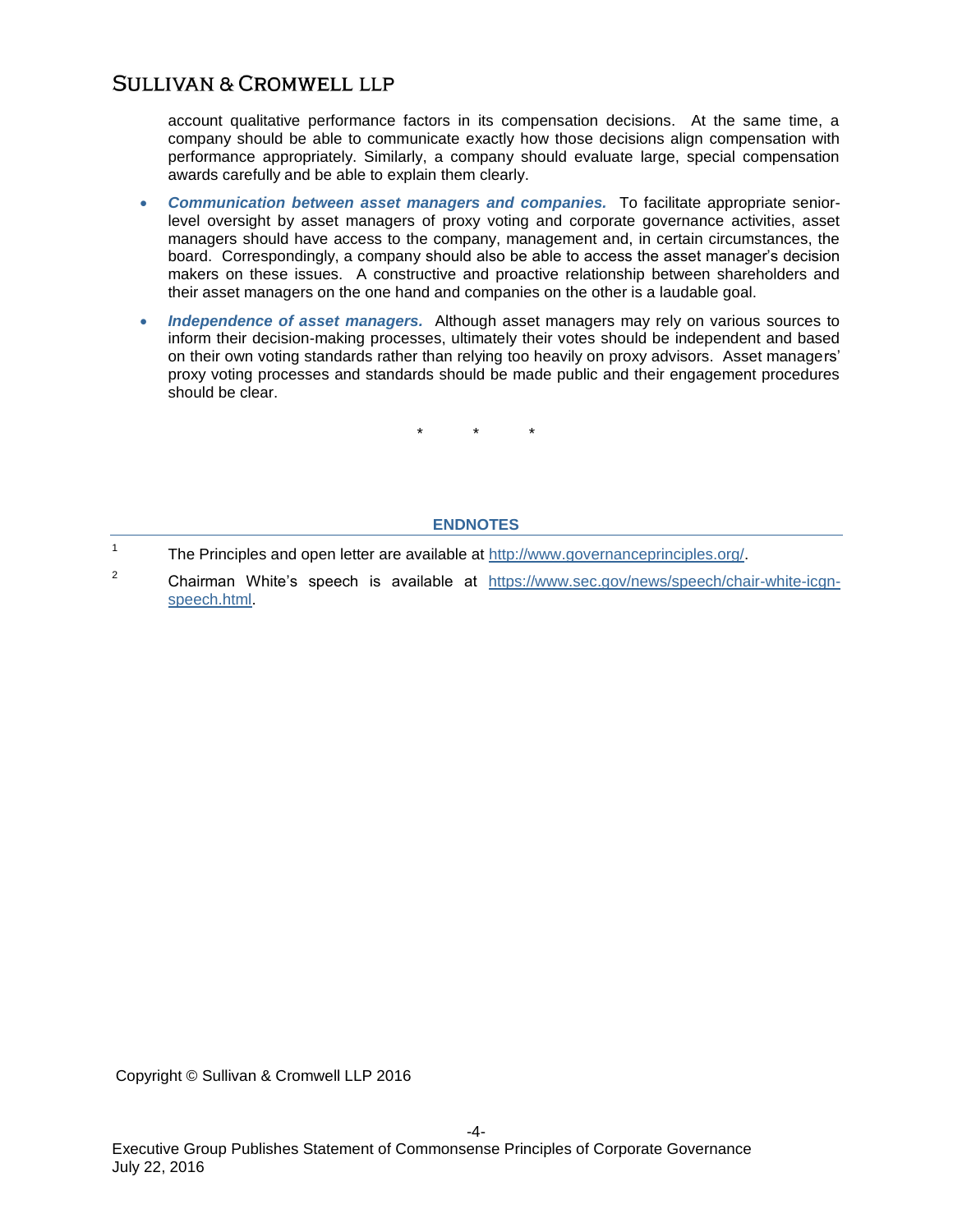#### **ABOUT SULLIVAN & CROMWELL LLP**

Sullivan & Cromwell LLP is a global law firm that advises on major domestic and cross-border M&A, finance, corporate and real estate transactions, significant litigation and corporate investigations, and complex restructuring, regulatory, tax and estate planning matters. Founded in 1879, Sullivan & Cromwell LLP has more than 800 lawyers on four continents, with four offices in the United States, including its headquarters in New York, three offices in Europe, two in Australia and three in Asia.

#### **CONTACTING SULLIVAN & CROMWELL LLP**

This publication is provided by Sullivan & Cromwell LLP as a service to clients and colleagues. The information contained in this publication should not be construed as legal advice. Questions regarding the matters discussed in this publication may be directed to any of our lawyers listed below, or to any other Sullivan & Cromwell LLP lawyer with whom you have consulted in the past on similar matters. If you have not received this publication directly from us, you may obtain a copy of any past or future related publications from Stefanie S. Trilling (+1-212-558-4752; [trillings@sullcrom.com\)](mailto:trillings@sullcrom.com) in our New York office.

#### **CONTACTS**

| <b>New York</b> |                      |                 |                         |  |
|-----------------|----------------------|-----------------|-------------------------|--|
|                 | Robert E. Buckholz   | +1-212-558-3876 | buckholzr@sullcrom.com  |  |
|                 | Catherine M. Clarkin | +1-212-558-4175 | clarkinc@sullcrom.com   |  |
|                 | Jay Clayton          | +1-212-558-3445 | claytonwj@sullcrom.com  |  |
|                 | Audra D. Cohen       | +1-212-558-3275 | cohena@sullcrom.com     |  |
|                 | H. Rodgin Cohen      | +1-212-558-3534 | cohenhr@sullcrom.com    |  |
|                 | Heather L. Coleman   | +1-212-558-4600 | colemanh@sullcrom.com   |  |
|                 | Donald R. Crawshaw   | +1-212-558-4016 | crawshawd@sullcrom.com  |  |
|                 | Robert W. Downes     | +1-212-558-4312 | downesr@sullcrom.com    |  |
|                 | William G. Farrar    | +1-212-558-4940 | farrarw@sullcrom.com    |  |
|                 | Matthew M. Friestedt | +1-212-558-3370 | friestedtm@sullcrom.com |  |
|                 | Joseph B. Frumkin    | +1-212-558-4101 | frumkinj@sullcrom.com   |  |
|                 | David B. Harms       | +1-212-558-3882 | harmsd@sullcrom.com     |  |
|                 | Alexandra D. Korry   | +1-212-558-4370 | korrya@sullcrom.com     |  |
|                 | Stephen M. Kotran    | +1-212-558-4963 | kotrans@sullcrom.com    |  |
|                 | John P. Mead         | +1-212-558-3764 | meadj@sullcrom.com      |  |
|                 | Scott D. Miller      | +1-212-558-3109 | millersc@sullcrom.com   |  |
|                 | James C. Morphy      | +1-212-558-3988 | morphyj@sullcrom.com    |  |
|                 | Robert W. Reeder III | +1-212-558-3755 | reederr@sullcrom.com    |  |
|                 | Glen T. Schleyer     | +1-212-558-7284 | schleyerg@sullcrom.com  |  |
|                 | Marc Trevino         | +1-212-558-4239 | trevinom@sullcrom.com   |  |
|                 |                      |                 |                         |  |